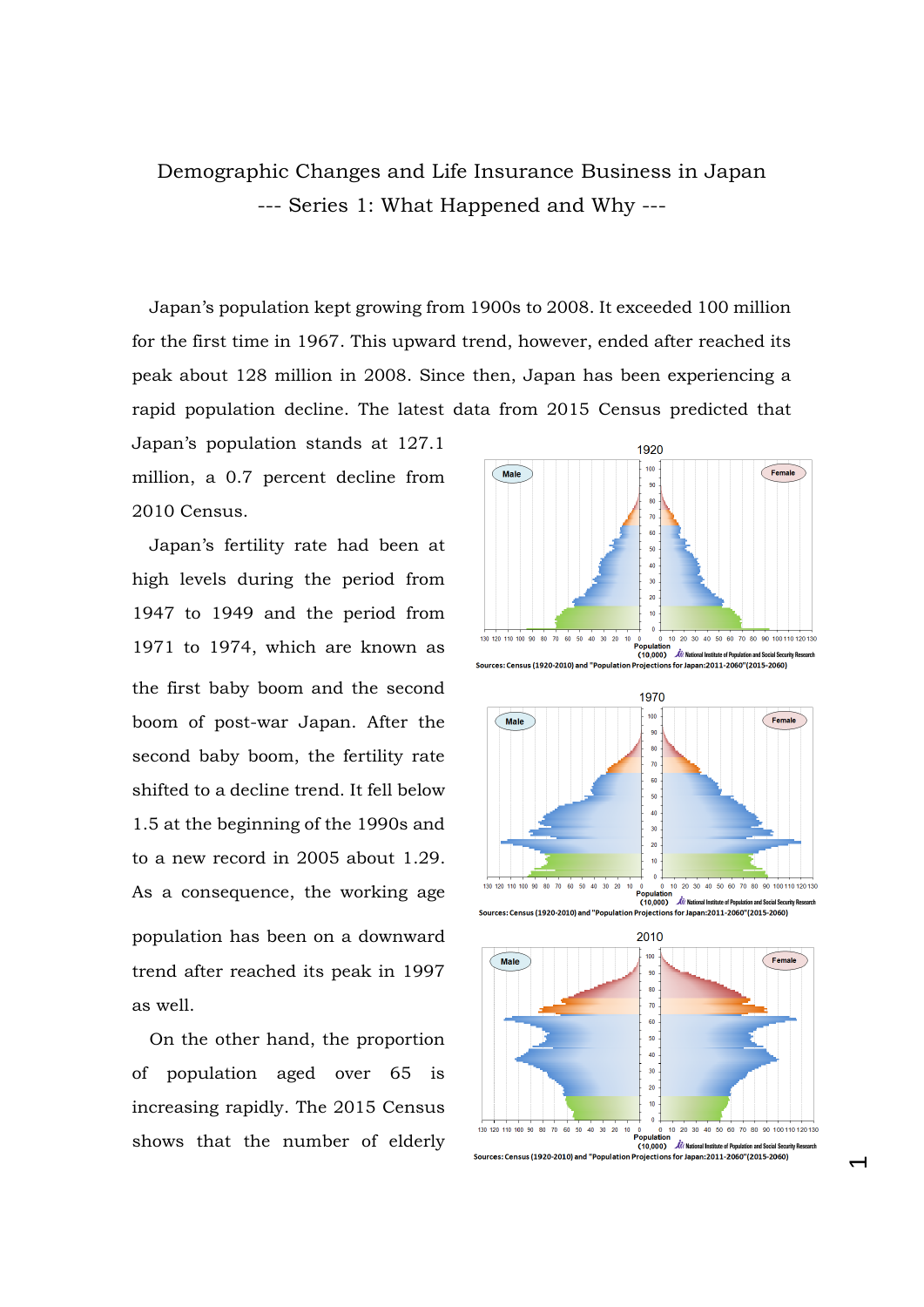people has risen to a new record of about 33.8 million, or 26.7 percent of the population, while the number of people aged over 80 has risen to over 10

million for the first time as well. In addition, according to the forecast by the United Nations, Japan's population will fall to about 83 million, and the proportion of people aged over 65 will rise to 35 percent by 2100.



The increase in the number of elderly population can be largely attributed to the improvement in living standards and development of medical technology. In contrast, the causes of low fertility rate in Japan seem more complicated. Some scholars argue that the decline in the infant mortality rate could result in a decrease in the number of children that a couple wants to have. This argument is especially evident during the prewar period. Moreover, the industrialization is also considered as a factor responsible for the decline in the number of children that a couple wants to have. For instance, in the agrarian society, a couple may want to have more children as potential labor force. On the contrary, in an industrial society,



such needs will become weaker. However, the total number of newborn during the prewar period was on an upward trend despite that no accurate data on fertility rate are available.

In general, progress in women's social advancement associated with improvement in women's education and development of

economy is considered as an important factor responsible for low fertility rate in postwar Japan. It generated a trend toward later marriage and mothers having their first child in their 30s. Moreover, it is said that the continuing